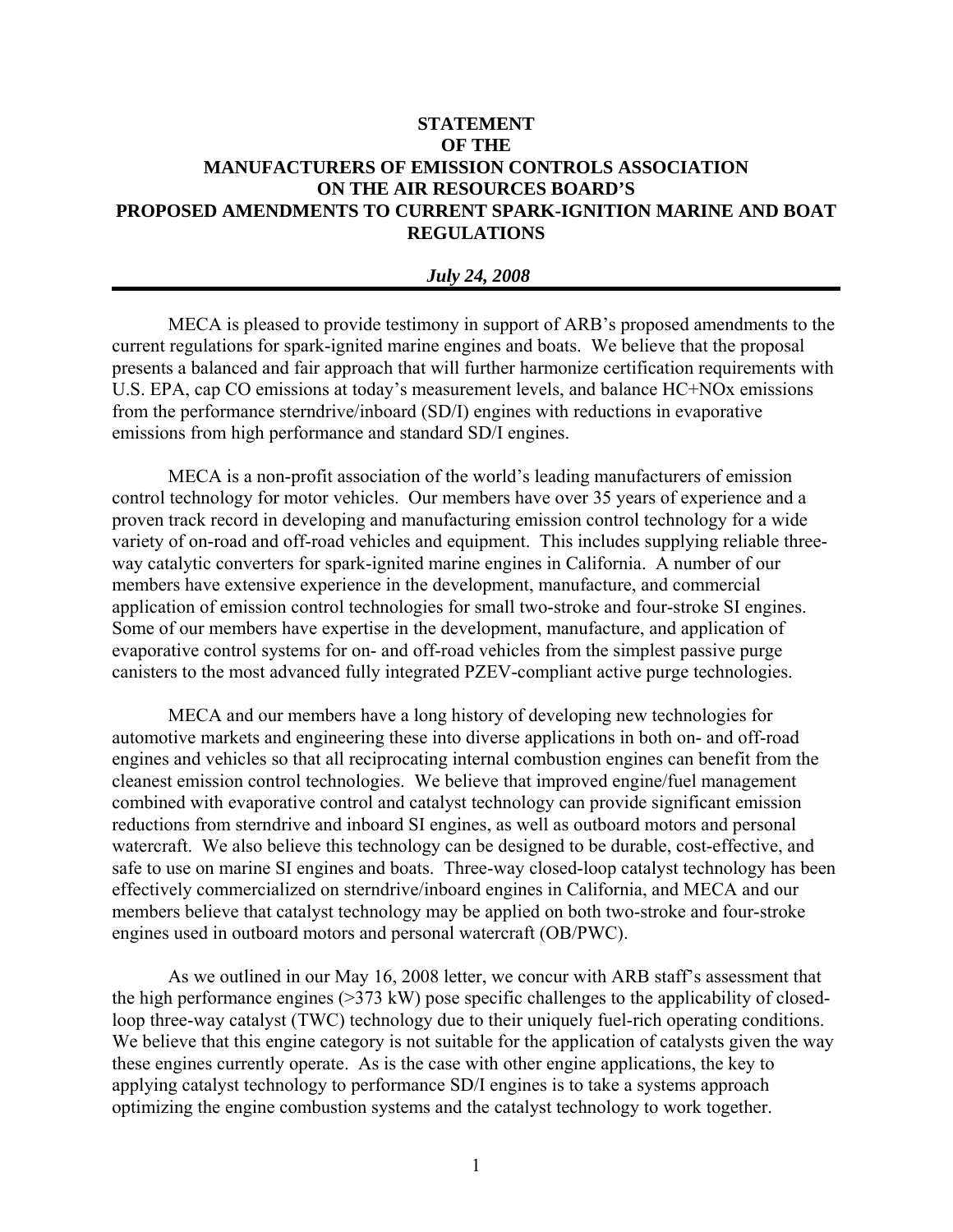Furthermore, we agree with ARB's approach to balance the increase in the exhaust emissions from this performance class of boats with reductions in evaporative emissions. Evaporative control technology has been successfully incorporated on passenger vehicles for over 30 years and has advanced to allow automobiles to meet the zero evaporative emissions required by California's LEV II PZEV emission limits. The effective use of evaporative canister controls on marine applications must coincide with fuel tank overflow controls on marine fuel systems to prevent flooding of the canister when fueling. Implementation of overflow protection on marine vessels would prevent evaporative emissions from spilled fuel as well as facilitate the use of evaporative controls not only on performance engines but across all SD/I and OB/PWC categories.

Staff is proposing the use of passive purge canisters and low permeation tanks and hoses to control evaporative emissions from performance engines and possibly some standard SD/I engines to compensate for high exhaust emissions from the high performance sector. Although passive controls are effective in capturing 50-60 percent of the total evaporative emissions, we believe an important opportunity remains for further reductions in evaporative emissions from marine SI engines. Active purge evaporative systems have been required on passenger cars for over 25 years and have an effectiveness of 90-95 percent in capturing evaporative emissions whereas today's LEV II technologies achieve greater then 99 percent efficiency. We urge ARB to expand the use of advanced active purge evaporative controls to all marine SD/I engines and boats as a part of future amendments to the marine SI regulations.

MECA supports ARB's proposal to set CO standards and not-to-exceed limits for all SI marine categories. The technology that is utilized to reduce CO emissions from spark-ignited inboard and sterndrive marine engines is based on automotive-type three-way catalyst closedloop technology. The TWC technology being applied to SD/I engines (≤373 kW) sold in California today can easily achieve the CO standards outlined in this proposal.

MECA and our members encourage ARB staff to continue to explore evaporative and catalyst control opportunities for reducing emissions from outboard engines and personal watercraft. Catalyst technology can be designed and applied to this category of engines based on years of development, experience, and highly successful application of TWC catalyst technology in a variety of mobile source applications. Catalyst technology can be applied to both carbureted and direct injection marine SI two-stroke engines. In fact, direct injection technology greatly facilitates the use of catalysts. Catalysts can be designed to provide varying HC reductions depending on the reduction required to meet the target emission level of a particular engine design. Reductions from 50 percent to in excess of 80 percent can be achieved if the catalyst is properly integrated with the engine for which it is applied. As was demonstrated by the U.S. EPA in their safety study on small off-road and handheld SI engines, catalyst technology can be designed to work safely and packaged effectively in small, confined space applications. As is the case with other engine applications, the key to applying catalyst technology to OB/PWC engines is to take a systems approach optimizing the engine and the catalyst to work together.

MECA supports a fifth tier of voluntary emission standards designated by a five-star emissions rating. In addition to giving special recognition to cleaner engines and notifying the